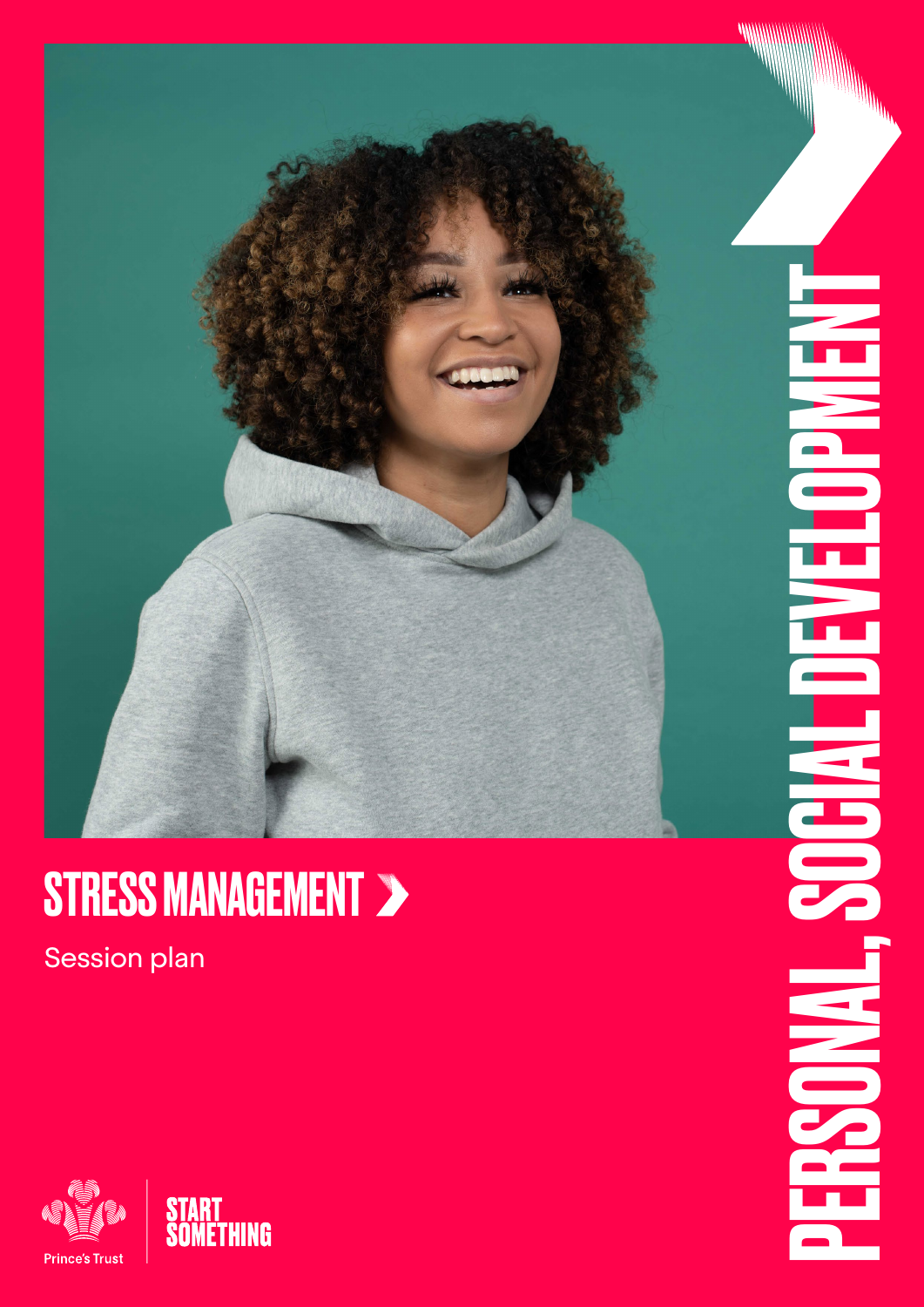## AT A GLANCE >

This session supports young people to understand how to spot signs of stress in themselves and others, while identifying different strategies for managing stressful situations. They will also have a chance to reflect on which techniques work best for them personally when managing stress in their own lives.



## CURRICULUM LINKS

 $\blacktriangleright$  Health and wellbeing



## LLN OPPORTUNITIES

 $\blacktriangleright$  Adding new vocabulary to a list of new words on a Word Wall



## QUALIFICATION OPPORTUNITIES

 Wellbeing - LO: Understand how to respond positively to stress

## LEARNING OUTCOMES

 $\checkmark$  Identify signs of stress

 $\vee$  Understand different strategies for managing stress appropriately

## **ACTIVITIES >**

| ACTIVITY                         | TIME          | PAGE |
|----------------------------------|---------------|------|
| Stress-buster scenario challenge | 5-10 minutes  | 03   |
| Strategies for managing stress   | 30-40 minutes | 05   |
| Wrap up                          | 5-10 minutes  | 07   |

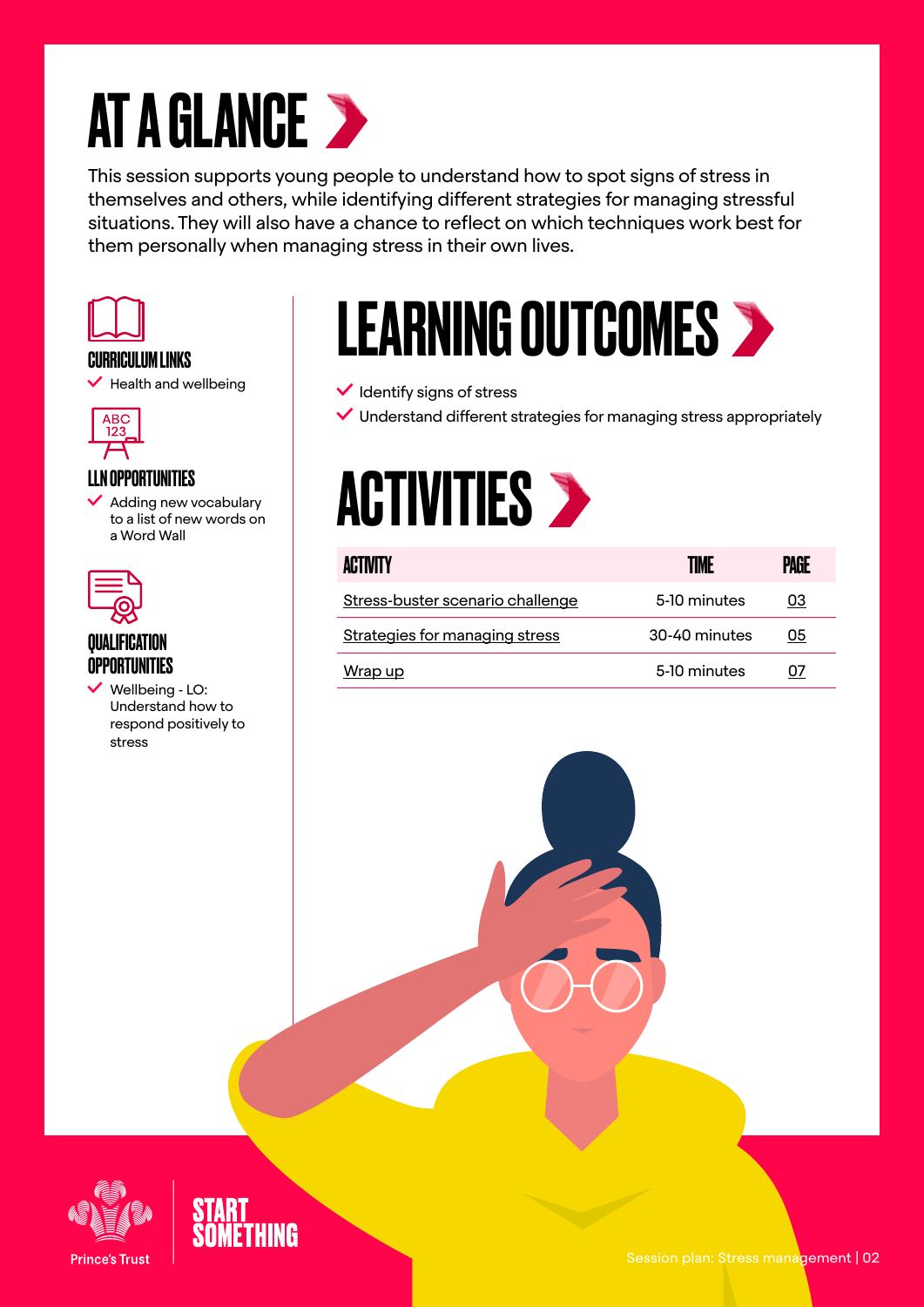# <span id="page-2-0"></span>STRESS-BUSTER SCENARIO CHALLENGE

In this activity, learners will explore real scenarios of people experiencing stress and identify ways to manage stress positively.



#### TIME REQUIRED

5-10 minutes



### MATERIALS

Pen

 $\blacktriangleright$  Flipchart or whiteboard

 $\blacktriangleright$  Internet and virtual whiteboard if delivering online



#### WORKSHEET

 $\checkmark$  Activity 1: Stress-buster scenario challenge



## QUALIFICATION **OPPORTUNITIES**

- $\checkmark$  State what is meant by stress
- $\checkmark$  Give [an] example(s) of possible cause(s) of stress

## **ACTIVITY STEPS >**

1. Start the session by asking the learners what stress means. Encourage discussions in pairs and then learners should share their ideas with the rest of the group. Ensure they understand that stress is the feeling of being overwhelmed or unable to cope with different pressures.

If your learners are working towards the qualification, they could write the definition of stress in their own words on the worksheet.

- 2. Encourage the group to name some different sources of stress. To help generate discussion, you could ask them what different situations in life could be stressful, e.g. exams, public speaking, etc. You could record their ideas on a mindmap/list on a whiteboard/ flipchart.
- 3. Hand out the 'Stress-buster scenario challenge' worksheet. Explain that each scenario shows an example of someone feeling stressed. The scenarios also show how that person has acted because of the stressful situation.

### FOR EACH, THEY WILL NEED TO CONSIDER:

- $\vee$  Where would they rate them from 1-10 on the stress gauge? (1) being not stressed, 10 being very stressed)
- $\blacktriangleright$  What are the possible consequences of their actions?
- $\blacktriangleright$  Has the way they have acted helped, or possibly made the situation worse?
- $\blacktriangleright$  How could they have acted differently or changed their outlook to make the situation into a more positive one?
- 4. Ask them to record their answers on the worksheet. This can be done individually, in pairs or small groups. Some possible responses have been included on the next page:



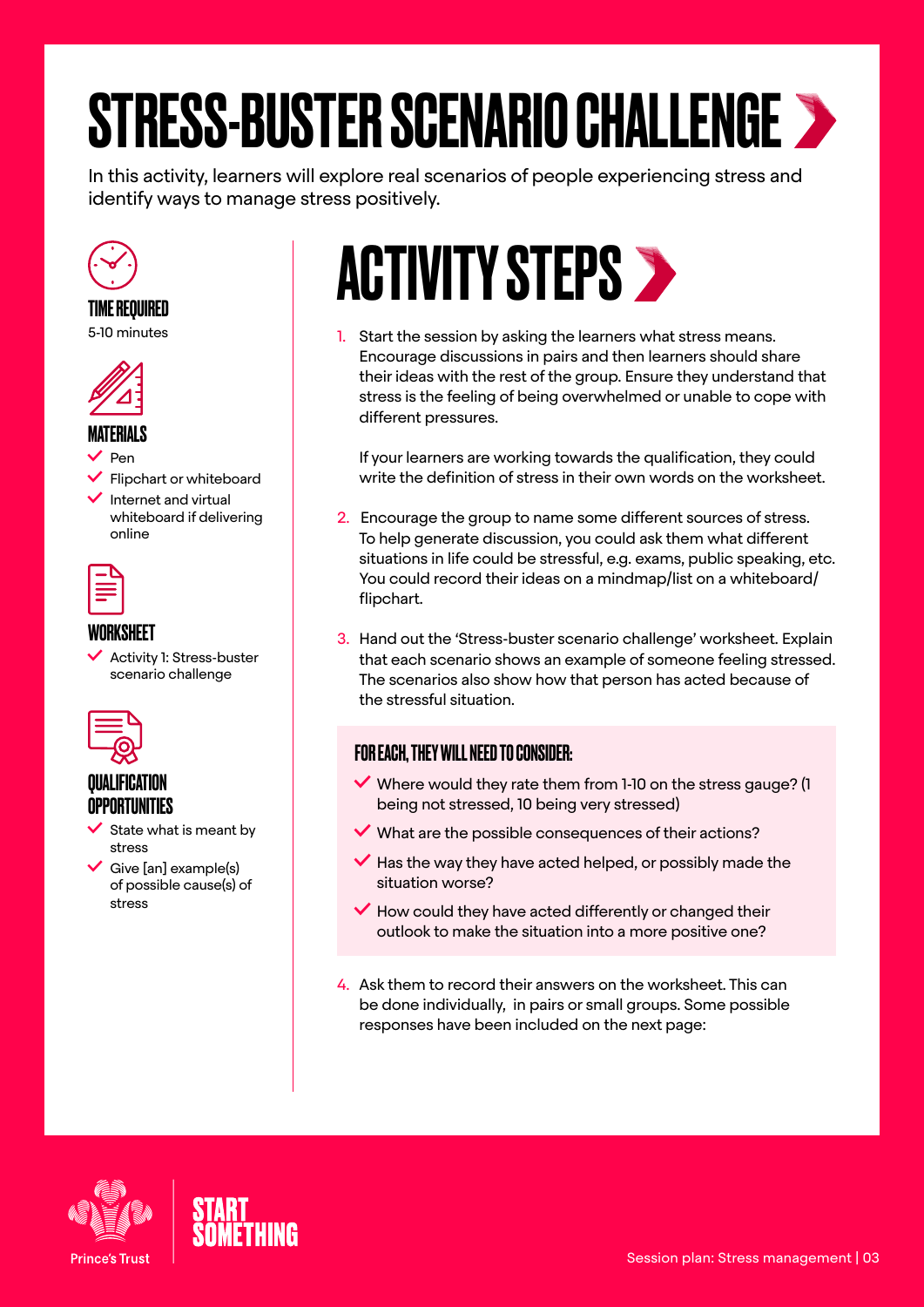#### PERSON A:

This person is feeling worried about their exams coming up, so they stay up late several nights in a row to study. In the mornings, they are so tired that they sometimes arrive at their classes late and find it harder to focus in lessons.

Consequence: By not getting the sleep they need and finding it hard to concentrate in class, they may miss out on learning important new things in their lesson or course. In turn, this could affect how they do in the exams.

Suggested change: Create flashcards or set a timer on their study time, breaking the revision down into manageable chunks. Make sure they do this at reasonable points in the day e.g. an hour before dinner, so that they give themselves time to wind down before bed and get a better night's sleep.

#### PERSON B:

This person has had a falling out with one of their friends, so they decide to post something on social media to vent their anger. They know that the friend they have fallen out with might see it, but at this point they are just too angry to care.

Consequence: The friend could see the post and get upset which might make it difficult to patch things up. Posting negative content online spreads quickly, and could be damaging if a family member or even a future employer sees it.

Suggested change: Take some distance and time to calm down and think things through before acting, to stop themselves from doing anything rash that they will regret. When they feel comfortable enough to approach the friend, call them up or talk to them in a space that feels safe and open for both (the park, a café etc.). If reconciling differences isn't possible, agree to disagree and move on.

#### PERSON C:

This person is worried about so many different problems going on in the world , but feels that it is important to keep up to date. Every morning, they spend at least an hour in bed looking through the news on their social media feeds. Sometimes it makes them late and when they turn up to their lessons, they feel stressed and worn out before the day has even started!

Consequence: Starting the day in a negative mood could affect how they perform at school and interact with their friends. A negative outlook can make other challenges in the day seem worse than they are, and harder to overcome.

Suggested change: They could try to have a phone-free morning, or at least one where they don't look at the news. There are even free apps that help to track and limit screen time. Decide on a specific time to catch up on the news, and try to focus on the positive stories too, including some of the great things people are doing to help with big current issues, e.g. green activists, campaigners for racial justice, LGBT rights etc.

- 4. If members of the group feel comfortable volunteering, ask a few people to share their scenarios and what they would have suggested. To encourage contributions, offer your own examples first. Ask the rest of the group to listen carefully and suggest any other ideas they would add.
- 5. Finish the activity by explaining that stress isn't necessarily a bad thing it is a normal part of life but it can have a serious negative impact if we aren't able to manage it effectively. If you are continuing onto the next activity, explain that this session is about learning some strategies to help make sure that stress doesn't take over. If working towards the qualification, encourage learners to record possible sources of stress on the worksheet, using what they have learnt from this activity.



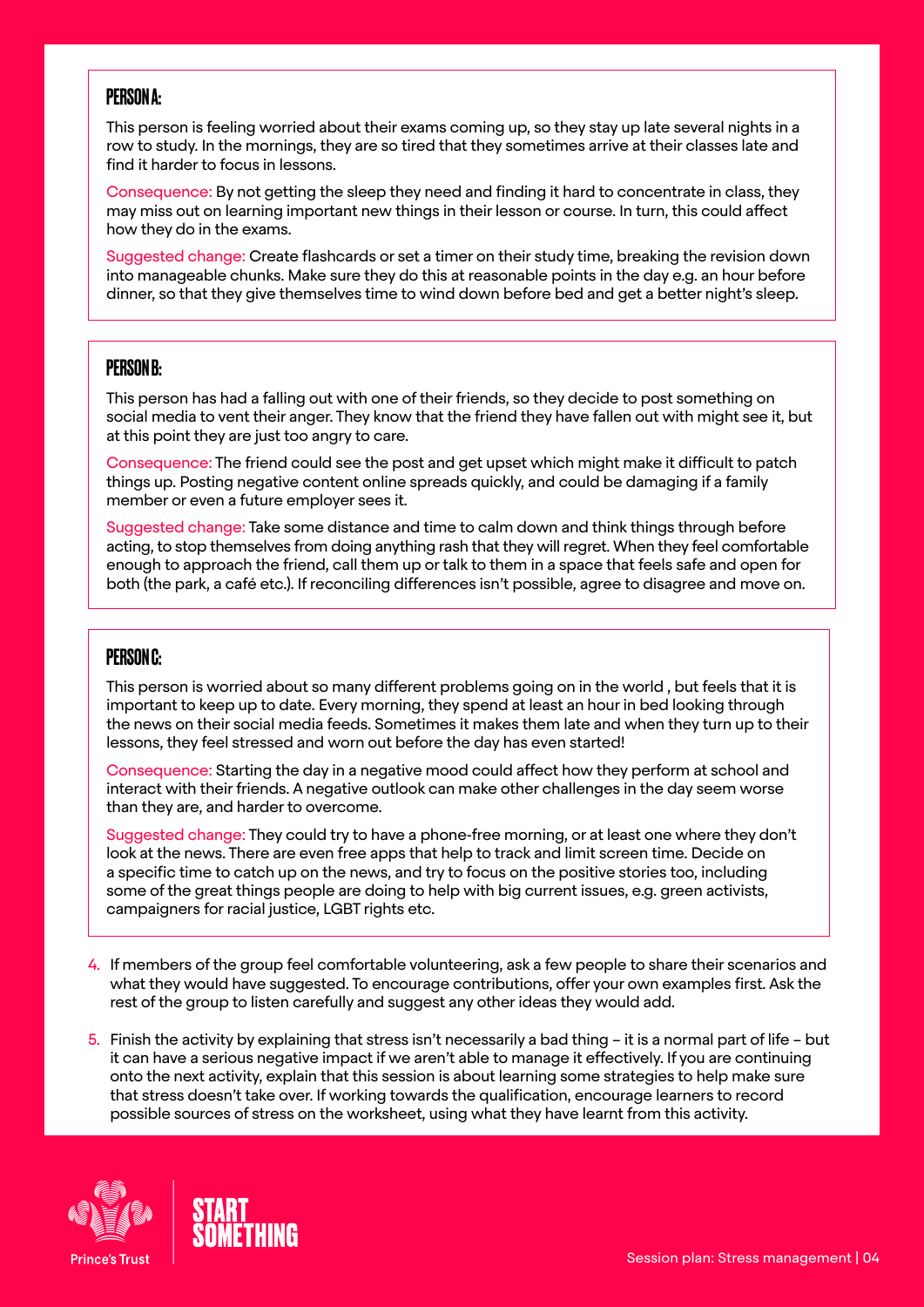## <span id="page-4-0"></span>STRATEGIES FOR MANAGING STRESS

Use this activity to help learners explore and reflect on the physical and emotional signs of stress.



## TIME REQUIRED

30-40 minutes



### MATERIALS

Depending on what you have access to you can use either:

- $\checkmark$  Flipchart paper or whiteboard or virtual whiteboard tool
- $\checkmark$  Google docs or similar online document, access to the internet



### WORKSHEET

 $\checkmark$  Activity 2: Strategies for managing stress



#### QUALIFICATION OPPORTUNITIES

 $\vee$  Physical and emotional signs of stress

## **ACTIVITY STEPS >**

1. Ask the group to think about the physical signs of stress. When they are in a stressful situation, what physical changes do they notice? They can draw these on their own human figure on the worksheet or create their own. Tell them to be as creative as they like – if doing the lesson online, they can even find other images to create a digital collage, e.g. pictures of water on the hands to show sweaty palms, butterflies in their stomach for nerves, a picture of their favourite brand of trainers over the chest to show their heart is racing.

## SOME EXAMPLES OF PHYSICAL MANIFESTATIONS OF STRESS ARE:

- $\checkmark$  Clenching fists
- $\checkmark$  Biting fingernails
- $\blacktriangleright$  Heart racing
- $\checkmark$  Sweating
- $\blacktriangledown$  Headaches
- $\checkmark$  Tense muscles
- $\vee$  Upset stomach
- 2. Ask each group to feedback on the physical symptoms they discussed and compile a list of physical signs of stress on the worksheet. Can they think of any other signs of stress that can't be seen, or aren't physical? Ask each young person to add some of the emotional or behavioural signs of stress to their drawings, perhaps in a different colour, or as speech bubbles and then as a list in the box on the worksheet. They should think about:
	- How you can tell when you're feeling stressed (aside from physical signs)
	- How someone who is stressed might behave



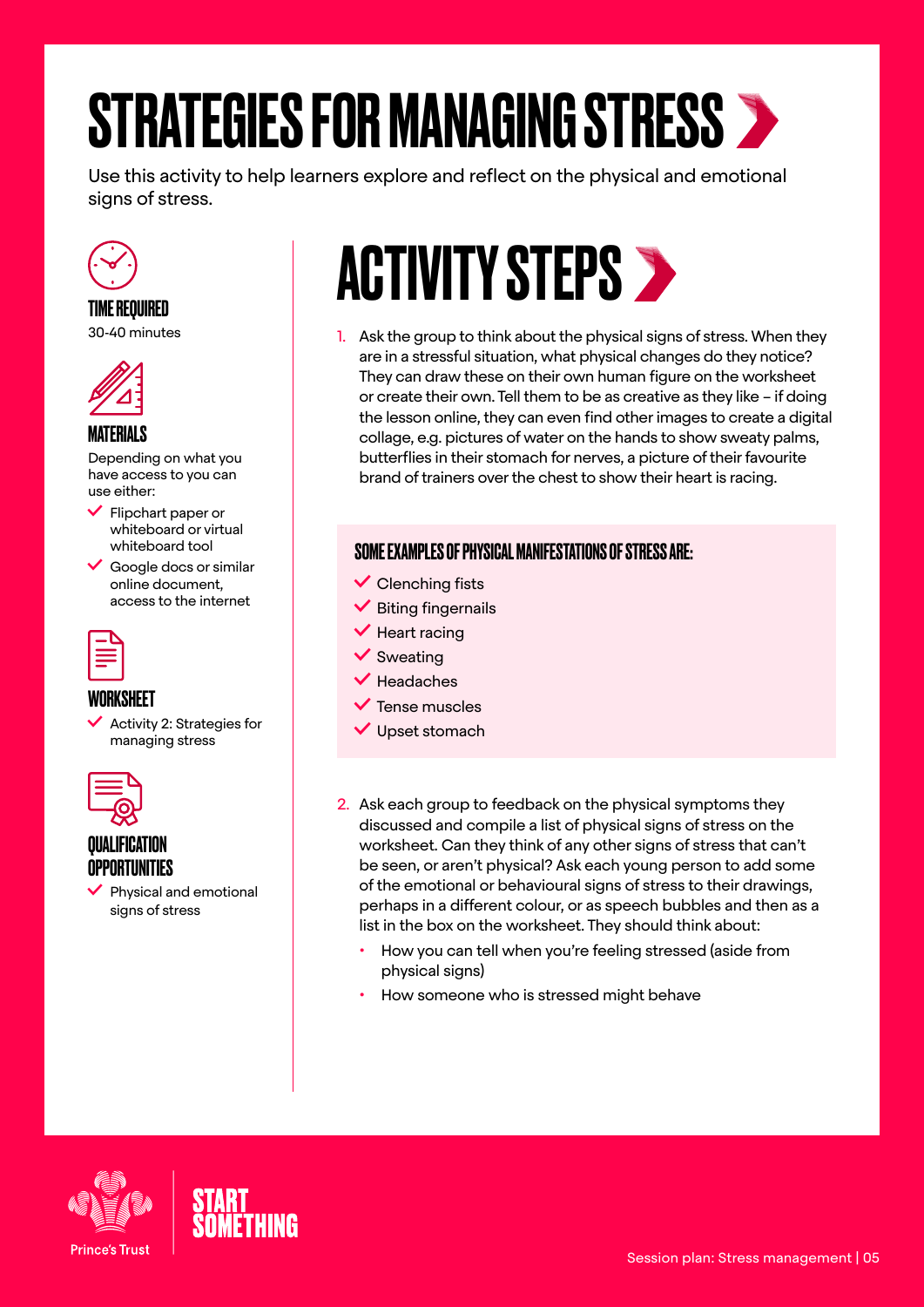#### SOME EXAMPLES ARE:

- $\checkmark$  Feeling anxious about things in daily life  $\checkmark$  A change in eating habits
- $\checkmark$  Feeling a lack of energy
- $\checkmark$  Difficulty making decisions
- $\checkmark$  Difficulty keeping track of things
- $\checkmark$  Feeling on edge
- 
- $\checkmark$  Sleeping more than usual or difficulty getting to sleep
- $\checkmark$  Being more emotional
- $\checkmark$  Avoiding difficult situations
- $\vee$  Using alcohol or drugs to relieve or forget stress
- 3. Ask them to reflect on whether it will always be possible to tell if someone else is stressed. Use the 'Strategies for managing stress' worksheet which shows two images of people who have a fairly similar expression. Ask them if they can tell whether they are stressed or not. Tell them that Person A is extremely stressed and Person B is not stressed at all.
- 4. Individually, in pairs or small groups, ask them to make up a story for Person A and Person B as to why they are/are not stressed based only on what has happened that day. They could use the scenarios from the previous activity as inspiration, but encourage them to get creative with their own ideas.

### ASK THEM TO THINK ABOUT:

- $\vee$  What is the source of their stress?
- $\blacktriangleright$  How might this affect the way they are at work, at school, college or with their friends?
- $\blacktriangledown$  What issues might they face if others can't tell that they are stressed?
- 5. Once everyone has written their stories, ask them to put themselves into the shoes of a friend, teacher, family member or employer of the person in the story. You may even want to assign these different character roles to different groups. What would they do in that situation to help spot signs of that person being stressed, and how might they act to help them? For example, an employer might notice them missing a lot of deadlines, or that they are in the office later than usual, and therefore put in a meeting to ask them if everything is OK.
- 6. Emphasise that in all these situations, whichever side you're coming from, empathy and communication are important ways to manage our own stress, look out for stress in others, and be as supportive as possible. What good things can come of doing this?

#### FOR EXAMPLE:

- $\blacktriangleright$  At work: happier, more productive teams
- $\blacktriangleright$  At home: better relationships with their family
- $\blacktriangleright$  At school: better grades and relationship with their teachers

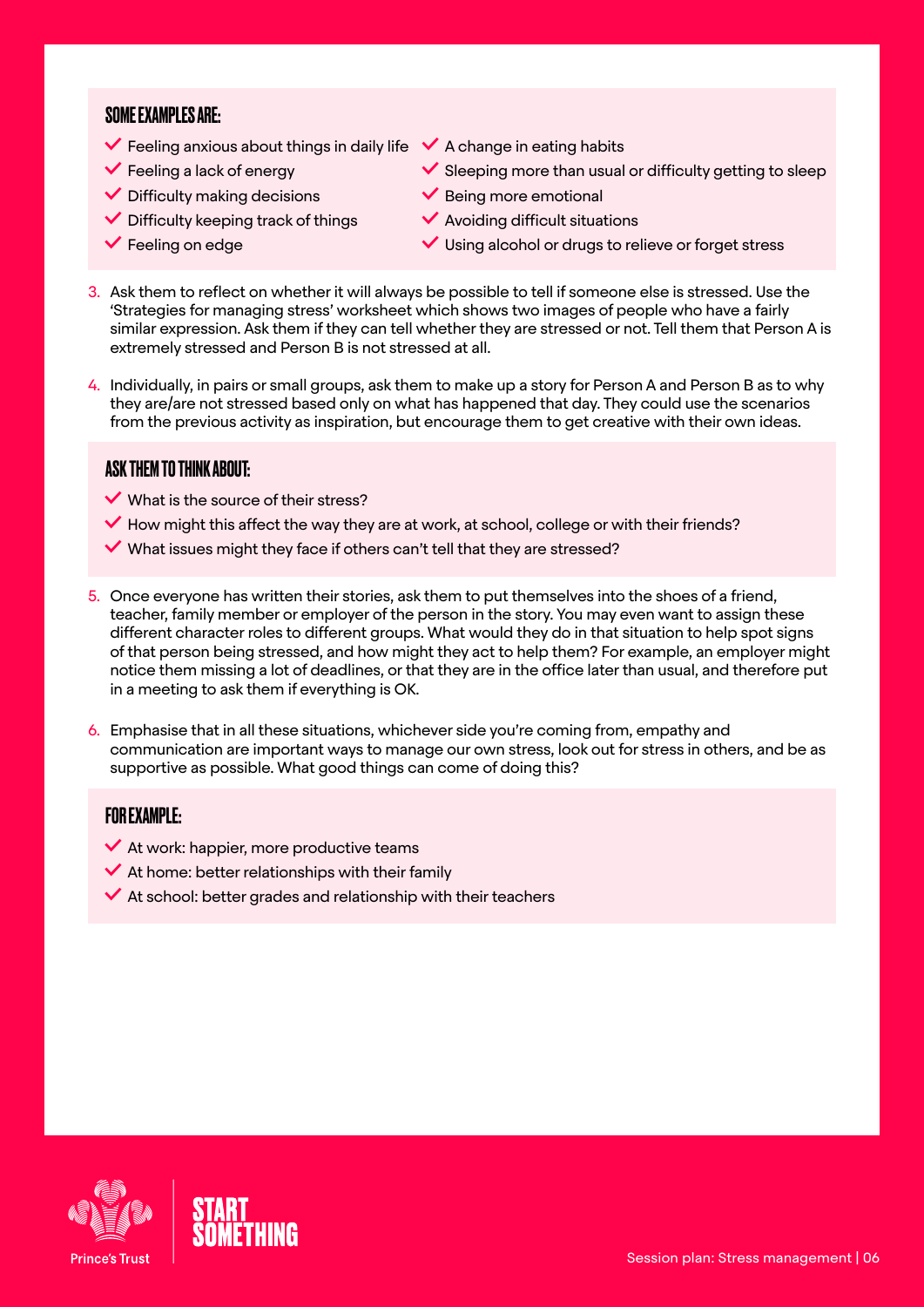<span id="page-6-0"></span>



## TIME REQUIRED

5-10 minutes



#### **WORKSHEET**

- $\checkmark$  Activity 3: Stress management strategies
- 'Finding help' handout



## *OIIAI IFICATION* **OPPORTUNITIES**

 Strategies for reducing and managing stress

## **ACTIVITY STEPS >**

1. Explain that there are things we can do to manage stress in our daily lives.

Hand out the 'Stress management strategies' worksheet and read out each option on the list. Ask everyone to think about the strategies they think will work best for them.

## SOME EXAMPLES ARE:

- $\blacktriangleright$  Talk to a parent, youth worker or teacher about your stress
- $\checkmark$  Talk to a friend
- $\vee$  Make a to do list to help feel more on top of things
- $\vee$  Go for a walk or run
- $\checkmark$  Exercise or play a sport you love
- $\checkmark$  Get an early night so you have a good night's sleep
- $\blacktriangledown$  Have a healthy snack
- $\checkmark$  Get out go to the cinema, a youth club, a friend's house wherever you can have fun and connect
- $\checkmark$  List out all the things you are grateful for in your life
- $\blacktriangledown$  Meditate, practise mindfulness exercises or do some yoga
- $\vee$  Download an app that tracks or limits screen time
- $\blacktriangledown$  Have a screen-free day or set aside time when you don't go on social media
- 2. In the session, or privately, ask them to tick off the techniques they're going to use and think about an example of where they will be able to use them.

Remind them to reflect on the signs of stress that were talked about in the last activity to help with this e.g. make a to-do list when feeling overwhelmed with work, go for a walk when feeling nervous or angry about something etc. Get them to write these down in the worksheet as 'pledges' for how they will manage their stress.